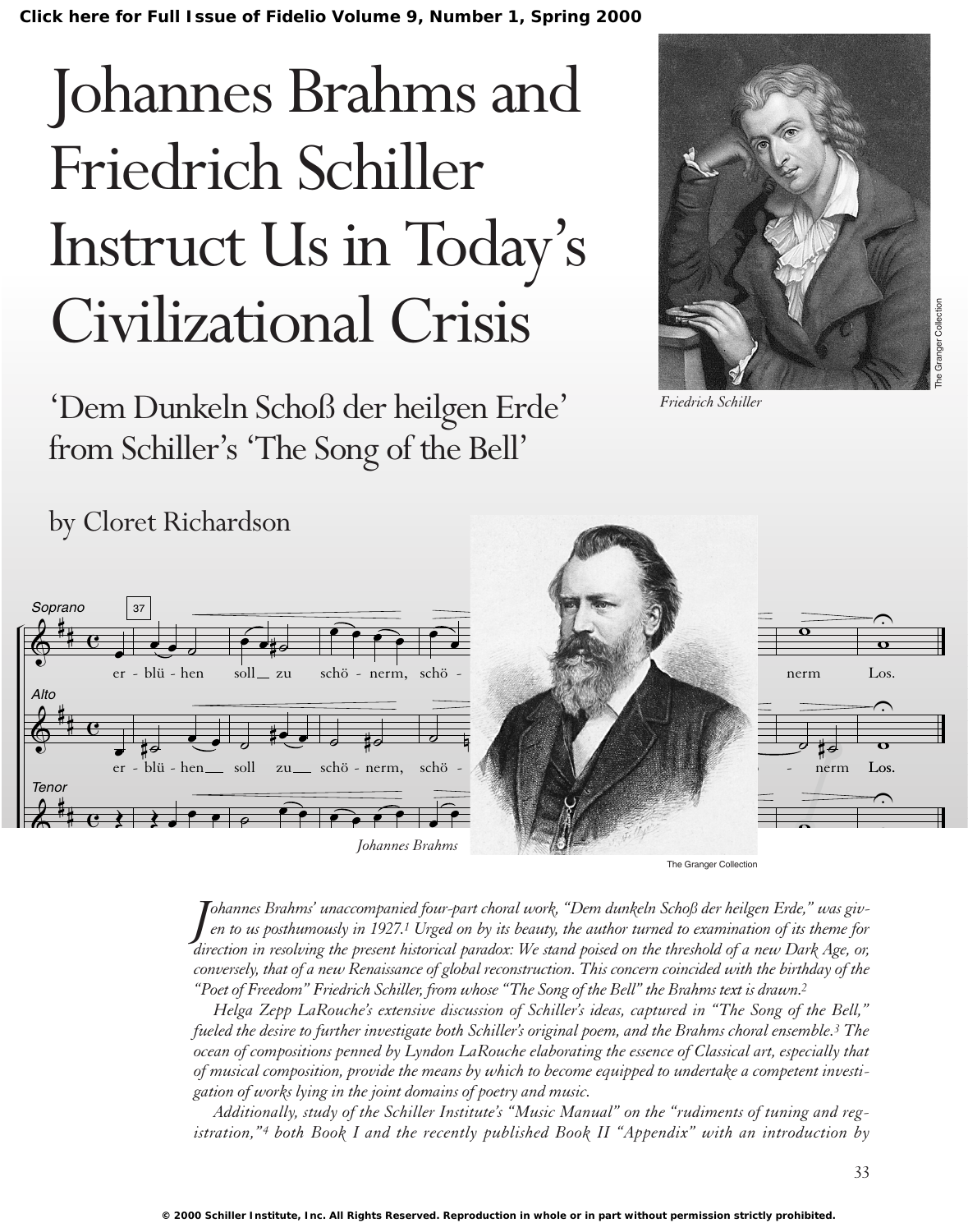*Mr. LaRouche,5 makes clear to even the musical layman, how Classical compositions are born, and their ideas made transparent. These materials enrich one's ability to render more accurately the composer's ideas in performance.*

I n his "Aesthetic Estimation of Magnitude," Schiller points out that,

If an object exceeds the idea of its species-magnitude, it will, to a certain degree, put us into a state of bewilderment . . . insofar as . . . the magnitude which we expected has been exceeded. We have derived this measure merely from a series of empirical experiences . . .. If, on the other hand, a product of freedom exceeds the idea which we establish for ourselves about the constraints of its cause, we will no doubt feel a certain sense of admiration. What startles us in such an experience is not merely the exceeded expectation, it is at the same time that the constraints have been cast off. There, in the earlier case, our attention simply remained on the product . . .; here, our attention is drawn toward the generative force, which is moral, or at least associated with a moral being, and as such it must necessarily interest us.6

One may well experience the bewilderment and admiration that Schiller describes through a serious study of Johannes Brahms' choral work "Dem dunkeln Schoß der heilgen Erde." In very few lines, his musical treatment rings true to the conception governing Schiller's twentynine stanza poetical work. From seemingly "very little," does Brahms bring forth "so much."

Through Brahms' dialogue with Schiller across time, we are able to travel the process Plato calls "hypothesizing the higher hypothesis." This process holds the key to why, and how, Brahms' eight-line setting becomes a faithful rendering of the idea governing Schiller's much longer poem. As well, this process directs us toward the reason each of these compositions, in its own right, can play an instrumental role in elevating us above the mediocrity of the age in which we live.

Our noble endeavor to rescue civilization from its descent into a new Dark Age draws us, as active participants, into Brahms' dialogue with Schiller. Our journey traverses the many searchings of the past for truth concerning the nature of man: from Mozart, Bach, Beethoven through to the present searchings of Norbert Brainin and Lyndon LaRouche. Yet, as each of these many searchings prove to be a valid hypothesis, representative of a single adducible principle of truthfulness—a One, regarding the nature of man—they become insufficient until you and I, individually, employ that same capacity of reason in discovering, for ourselves, the prin*Informed in this way, investigation of the specific Brahms and Schiller compositions proceeded on the most "rudimentary" level, yielding the enjoyment of innumerable hours of creative fun.*

\*\*\*

ciple through which that singular truth can be known. As an individual, can you, yourself, disprove the popular misconception that a human being is merely a poorly or better-trained animal? Can you demonstrate why the function of great art is to stimulate that faculty of man residing above the neckline?

On this note, the thoughts of LaRouche shape the measure by which the conduct of one's reasoning begins. In paraphrase: "Following a decent performance of Mozart, Beethoven, or Brahms, one cannot find a dry eye in the house. Conversely, after a performance of Wagner, there's not a dry seat in the audience."

To recreate a performance of the former type, it is only necessary that our "inner ear" resonate with the principle of truthfulness sounded by both Schiller's "Song of the Bell" and Brahms' "Dem dunkeln Schoß." We would aim to steer our thoughts on a course of collision—where the efficient past, present, and future collide. A course LaRouche identifies as the "simultaneity of eternity."

For this journey, the musical and poetical compositions of great Classical composers form a map to guide us. These works lawfully assert the principle of man's dominion over nature, where artistic beauty supersedes the beauty of nature. This natural beauty includes the potentialities of the entire middle C=256 pivoted welltempered system of 48 keys, colored by six distinct species of singing voice, the primary harmonic divisions of the musical scale and complimentary inversions, as well as modalities (Major, minor, Lydian/major/minor).

In the realm of Classical art, artistic beauty triumphs over natural beauty, for here, the artist's necessary and sufficient creative powers of mind lawfully bend nature to man's command. Yet, into this repertoire of principles, from which our map has been generated, another unique discovery has been integrated: the principle of motivic thorough-composition.

Work the good, and humanity's godlike plant dost thou nourish

The function of the Classical mode of composition is to increase mankind's potential relative population-density, by virtue and in sake of fostering man's species-like-

From the beauteous, thou strew'st seeds of the godlike abroad.7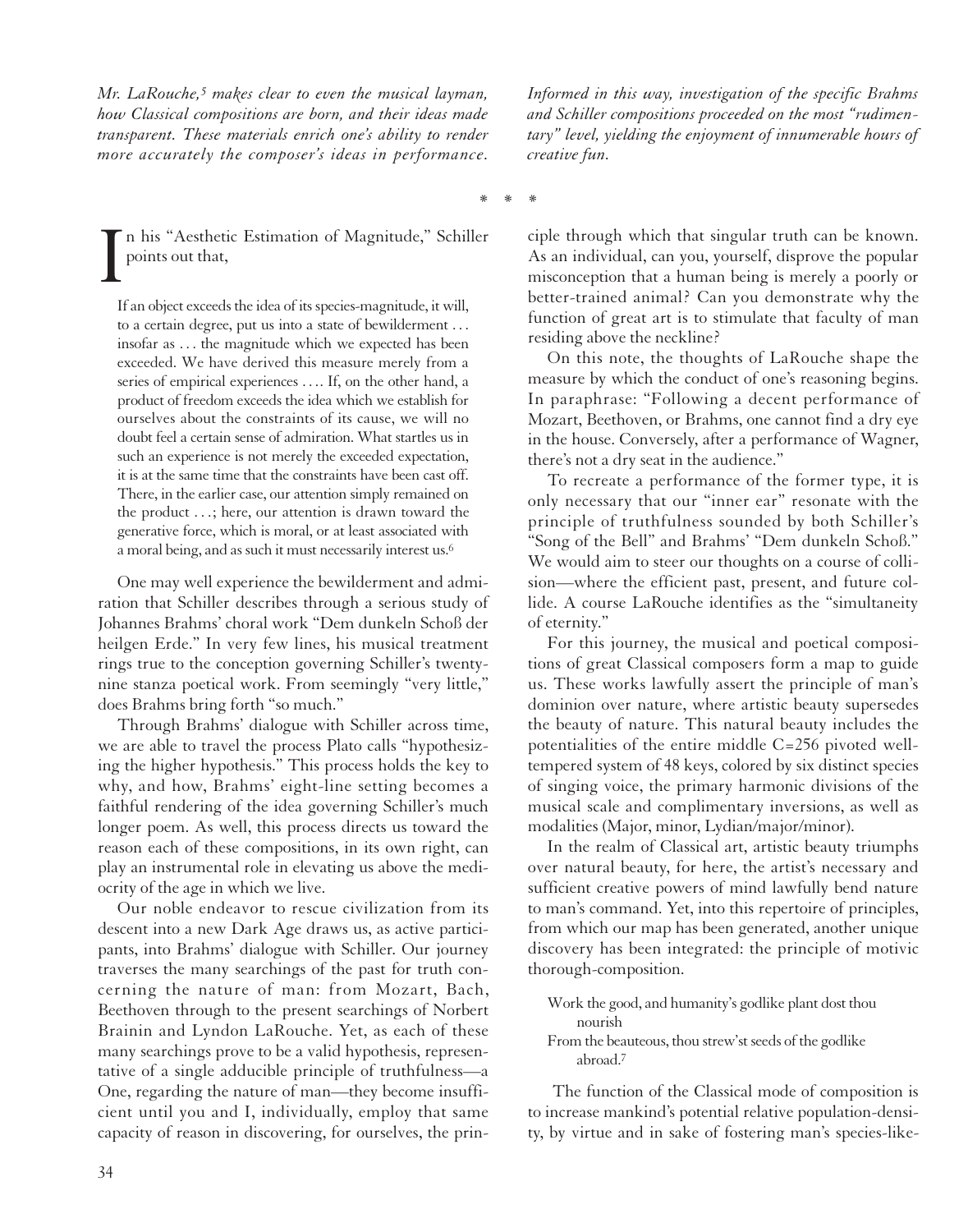ness to God (*imago viva Dei*). The substance of this method is the principle of change. For example, with the principle of motivic thorough-composition, the entire musical/poetical idea becomes efficiently stated in a condensed form at the very outset of the composition. This form of the idea is driven through a density of transformations, where each and every vocal part becomes a valid hypothesis, in itself, and in conjunction with the other, to resolve the original paradox. The future ending of the poetical/musical idea governs the increase of lawful transformations, within and across each part of the process of development, from beginning throughout the entire process.8

#### 'The Song of the Bell'

In her *Fidelio* discussion of "The Song of the Bell," Helga Zepp LaRouche states: "That Schiller intended that this poem, with twenty-nine stanzas, work on us as music, already becomes apparent by the fact that he himself put the word 'song' in the title."9 Unlike the composer Andreas Romberg's setting,10 Brahms demonstrates a keen appreciation for Schiller's talent and intention regarding the form and content of "The Bell." How? Rather than make the entire Schiller poem the basis of his musical work, as Romberg did, Brahms selects out a single but key stanza of the poem, a hushed acknowledgement of that which Beethoven loudly states: "Schiller's poems are very difficult to set to music. The composer must be able to lift himself far above *the poet*; who can do that in the case of Schiller? In this respect Goethe is much easier."11

Schiller advocates that both composer and poet be artists, who trace the laws "of the inner movements of human hearts," and their necessity. He insists that the Classical artist provide something above the words and musical tones "which corresponds to these laws." As a testament to this ideal, Schiller crafts his own works on the most rigorous principles of motivic thorough-composition, which "touches upon the essence of human creativity." As elaborated and advanced by Mozart and Beethoven, this method pivots on the Platonic notion of paradox: "In composition, the process as a whole is the One which holds the Many together. The composer and the performing artist must always have this unity in mind, and formulate the individual parts as proceeding from it."12

With his decision to use the "Dem dunkeln Schoß" strophe, Brahms demonstrates that he accepts Schiller's challenge to the artist. How so? This particular strophe proves to function as the *punctum saliens,* the conceptual turning point, of the entire poem. And Brahms' realiza-

tion that this is so, reveals that he has relived the processes of mind out of which Schiller generated the idea of the entire poetic composition.

In the larger poem, the construction of the bell serves as a metaphor for the unfolding process of man's lifetime. We are taken through the life process of a mastercraftsman on three distinct levels:

**1. The productive powers of labor,** as viewed from the process of bell-casting:

| Walled up in the earth so steady        | line 1 |
|-----------------------------------------|--------|
| Burned from clay, the mould doth stand. |        |
| This day must the Bell be ready!        |        |
| Fresh, O workmen, be at hand!           |        |
| From the heated brow                    |        |
| Sweat must freely flow,                 |        |
| That the work may praise the Master,    |        |
| Though the blessing comes from higher.  |        |
|                                         |        |
| This it is, what all mankind graceth,   | 17     |
| And thereto his to understand,          |        |
| That he in inner heart so traceth,      |        |
| What he createth with his hand.         |        |

**2. The family unit,** as a vehicle for transmitting impassioned and profound ideas to the individual person:

| The passion doth fly.     | 102 |
|---------------------------|-----|
| Love must be enduring;    |     |
| The flowers fade by,      |     |
| Fruit must be maturing.   |     |
| The man must go out       |     |
| In hostile life living,   |     |
| Be working and striving   |     |
| And planting and making,  |     |
| His fortune ensnaring.    |     |
|                           |     |
| And indoors ruleth        | 116 |
| The housewife so modest,  |     |
| The mother of children,   |     |
| And governs wisely        |     |
| In matters of family,     |     |
| And maidens she traineth  |     |
| And boys she restraineth, |     |
| And goes without ending   |     |
| Her diligent handling,    |     |
| And gains increase hence  |     |
| With ordering sense.      |     |

**3. The need to mould an appropriate social order** (i.e., the sovereign nation-state), whose sole *raison d'être* promotes and furthers the growth of the productive powers of the individual, and hence those of the state: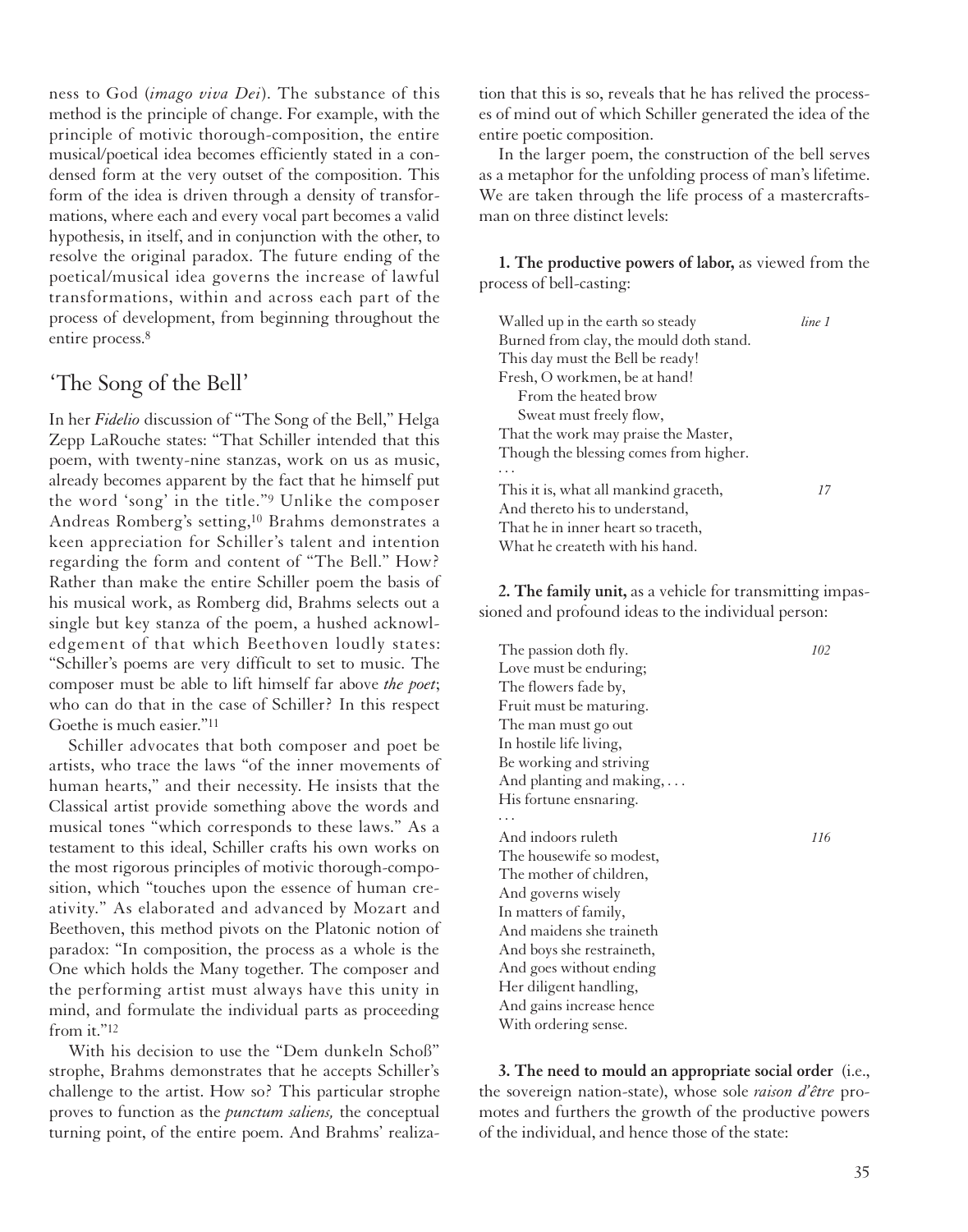| Holy Order, blesséd richly,           | 302 |
|---------------------------------------|-----|
| Heaven's daughter, equals has she     |     |
| Free and light and glad connected,    |     |
| City buildings hath erected,          |     |
| Who herein from country dwelling      |     |
| The uncivil savage calling,           |     |
| Ent'ring into human houses,           |     |
| Gentler custom she espouses,          |     |
| With the dearest band she's bound us, |     |
| Love for fatherland weaves 'round us. |     |
|                                       |     |

Before the poem concludes, Schiller references the French Revolution's failure to bring a republican order to European shores, and stay the course of the American Revolution's earlier success:

| 372 | Where senseless powers are commanding,     | 352 |
|-----|--------------------------------------------|-----|
|     | There can no structure yet be standing,    |     |
|     | When peoples do themselves set free,       |     |
|     | There can no common welfare be.            |     |
|     |                                            |     |
|     | Naught holy is there more, and cleaving    |     |
|     | Are bonds of pious modesty,                |     |
|     | The good its place to bad is leaving,      |     |
|     | And all the vices govern free.             |     |
|     | To rouse the lion, is dang' rous error,    |     |
|     | And ruinous is the tiger's bite,           |     |
|     | Yet is most terrible the terror            |     |
|     | Of man in his deluded state.               |     |
|     | Woe's them, who heaven's torch of lighting |     |
|     | Unto the ever-blind do lend!               |     |
|     | It lights him not, 'tis but igniting,      |     |
|     | And land and towns to ash doth rend.       |     |
|     |                                            |     |

Prior to, and following the "Dem dunkeln Schoß" strophe, the Master's idea of the purpose and meaning of life is constantly challenged. Does his conception of life issue from that of "durable survival," in Lyndon La-Rouche's phrase, or does he live merely in the moment? In the face of disaster, how does his idea of life stand up?

Hopeless all *207*

Yields the man 'fore God's great powers, Idle sees he all his labors And amazed to ruin going.

All burnt out Is the setting, Of the savage storm's rough bedding; In the empty window op'ning Horror's living, And high Heaven's clouds are giving Looks within.

Just one peek To the ashes Of his riches Doth the man behind him seekHis wanderer's staff then gladly seizes. Whatever fire's rage has cost, One solace sweet is e'er unmovéd: He counts the heads of his belovéd And see! not one dear head is lost.

Without regret or reservation, the Master acknowledges that human existence is a much higher Good. Still, in what way will he now chart the course of his destiny? How will he confront the stated tasks: recasting the bell, itself; reconstructing the family's life process, following the death of a parent and spouse?

Above all: How will he meet the unstated task that of constructing the nation-state, which has yet to be introduced into the poem? Does not this discussion resonate with relevance to the present array of existential crises facing each of us: The breakdown of a family-centered upbringing for children; the lack of a job—or, having to work too many jobs? An operational *coup d'état* against the elected President of the United States? The threat of world war, staged in the midst of the final disintegration and collapse of the world's financial and monetary system? The greatest decay of cultural and moral standards to occur since the last European Dark Age?

Through this rich process of transforming each individual hypothesis of his multi-layered idea, Schiller evokes the principle of "unity in multiplicity," addressed by Plato in his *Parmenides* dialogue.

\*\*\*

*Soft. Brahms' chorus now begins to emerge:*

Dem dunkeln Schoß der heilgen Erde Vertrauen wir der Häunde Tat,\* Vertraut der Sämann seine Saat Und hofft, daß sie entkeimen werde Zum Segen, nach des Himmels Rat. Noch köstlicheren Samen bergen Wir trauernd in der Erde Schoß Und hoffen, daß er aus den Särgen Erblühen soll zu schönerm Los.13

To holy earth's e'er-darkening womb Do we entrust our hands' true deed,\* The sower doth entrust his seed And hopes, indeed, that it will bloom To bless, as Heaven hath decreed. More precious still the seeds we've stored With grieving in the womb of earth And hope, that from the coffin forw'rd 'Twill bloom to a more beauteous destiny.14

 $\overline{\phantom{a}}$ 

<sup>\*</sup> This line of Schiller's text omitted by Brahms.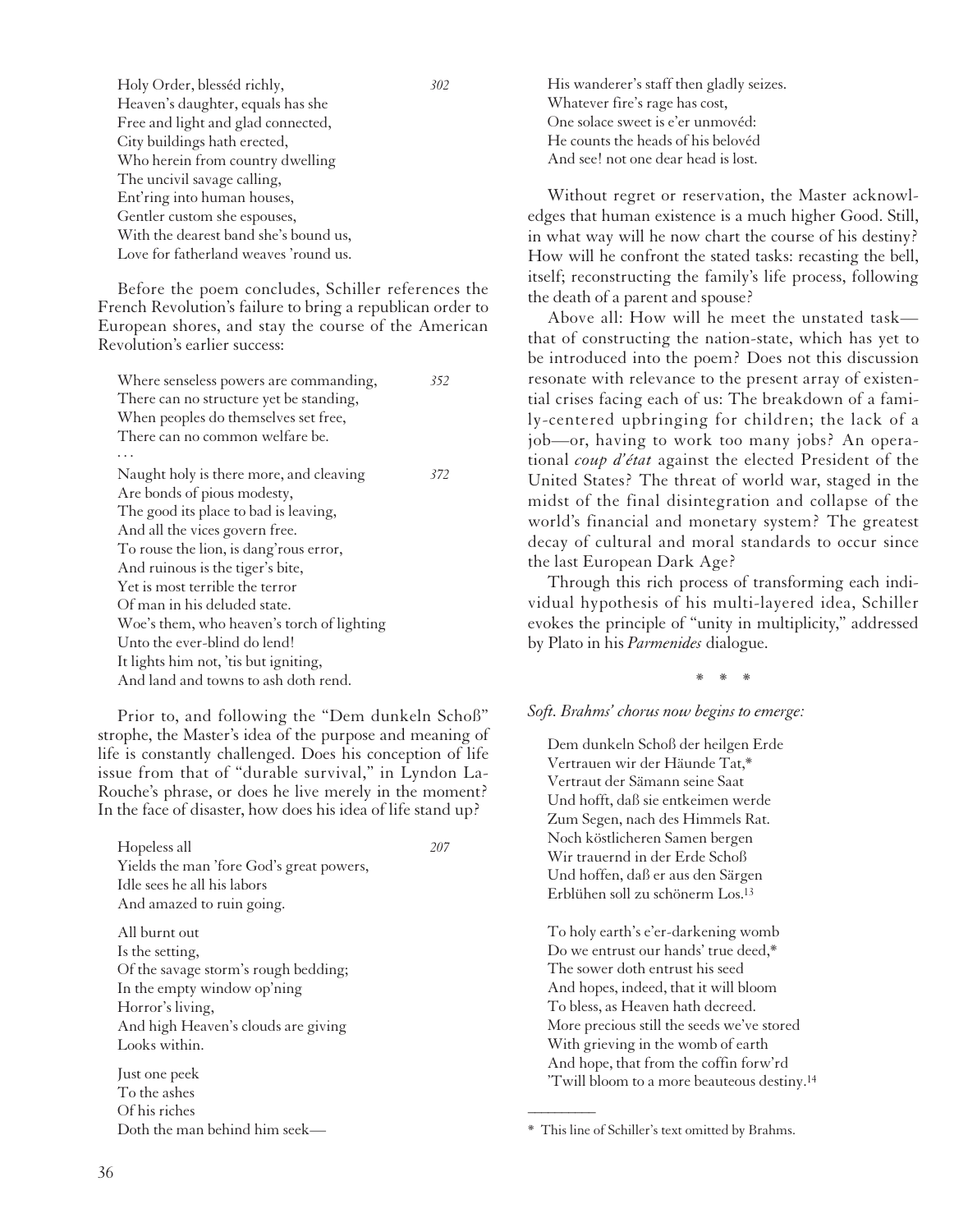But, "Hold on!" you say, "Brahms fails to give us the beginning or the conclusion of Schiller's 'Lied von der Glocke.' You said the principle guiding all great works of art lies in its future ending." Yes, dear friend, this remains true. Yet one needs to note the essence of the principle which shapes Brahms' future design, to truly appreciate that which flows from it.

Having removed the stanza's second line of text, Brahms' verse conceptually bespeaks an "unheard" process. Though a single verse, Brahms' choice yet echoes a unified conception of Schiller's entire poem: "the process of Becoming, through which all things earthly fade away." This "universal motif" of Schiller's poetical works acknowledges the principle of change as the substance of the universe, wherein each phase of man's progress requires a lawful change in the hypotheses governing his previously existing bounty of knowledge. We are drawn to reflect on the generative principle that places the human individual apart from, and above other living beings. We come to the realization that our true life possessions derive solely from our "species-likeness" to God the Creator: man's potential for creative reason. Endowed by our Creator with the capacity to generate fully efficient ideas—hope, justice, optimism, love of Truth and Beauty, love for our fellow man—we are able to direct the movements and existences within the realm of the "here and now." Our creative potential, employed this way, grants us the greatest dominion over nature, and the most efficient means of increasing the measure of our fruitfulness: the potential relative population-density of our species. This unseen, unheard capacity allows us to participate in the eternal, and a concordance between freedom and necessity develops.

Cultivation of man's "innermost voice," as the pathway to this concordance, develops as a "philosophicalpoetic motif"—a *motivführung,* as it were, among the vast array of Schiller's compositions. For example, in the poem "Hope":

'Tis hope delivers him into life, Round the frolicsome boy doth it flutter, The youth is lur'd by its magic rife, It won't be inter'd with the elder; Though he ends in the coffin his weary lope, Yet upon that coffin he plants—his hope.

It is no empty, fawning deceit, Begot in the brain of a jester, Proclaimed aloud in the heart is it: We are born for that which is better! And what the innermost voice conveys, The hoping spirit ne'er that betrays.15

Or, in a different, yet equivalent manner, "The Sower" is a reflective irony concerning the nature of man's mortality:

- See, full of hope thou entrustest to th' earth the seed which is golden
- And expectest in the spring joyous the blossoming crop. But in the furrow of time bethink'st thou thy actions to scatter,

Which, by thy wisdom sown, still for eternity bloom?<sup>16</sup>

#### 'Dem Dunkeln Schoß'

*Heard melodies are sweet, but those unheard are sweeter.* John Keats

Let us now cross over, into the realm of "in-betweenness." We seek to locate Brahms' idea between the notes with which it is constructed. The poetry unfolds in a measured tread, where the rhythm of common time is shaped by Brahms geometrically. A sequence of expanding (larger: fifth and sixth) to contracting (smaller: thirds, whole, and half-step) musical intervals, intersperse with extended moments of "quietness" (i.e., rests), all juxtaposed within the "compression" or "broadening" of space-time. This expanding and contracting phenomenon, across the composition, breathes life into the entire conception. As if a living, breathing entity came forth into existence. Only a higher, nobler love captures the essence of creative tension which emerges as the idea unfolds in this manner; the emotion of *agape*, as addressed by St. Paul in his 1 Corinthians 13.

The impression of "expanding and contracting" detected in Brahms' musical setting can be traced back to Schiller's harmonization of the German-language strophe's "vowel-harmony" with that of its idea-content.17 Every aspect of the strophe issues from the ending phrase: "erblühen soll zu schönerm Los" (literally, "shall bloom forth toward a beautiful destiny"). The phrase is primarily composed of long-sounding vowels: /y/, /u/,  $/\phi$ /,  $/\phi$ /.\*

\* Phonetic symbols in slashes represent the following German vowels (and English approximate equivalents where such exist):

 $\overline{\phantom{a}}$ 

| /y/ $\log u$               | /O/short o (hawed, cause)                                             |
|----------------------------|-----------------------------------------------------------------------|
| $/u$ /long $u$ (who, boot) | /e <sup><math>\frac{y}{x}</math></sup> dipthong <i>ei</i> (hay, bake) |
| / $\phi$ /long $\ddot{o}$  | /aU/ dipthong au (how, bout)                                          |
| /o/long $o$ (hoed, boat)   | $\sqrt{A}/\log a$ (hod, father)                                       |
| /E/ short e, ä (head, bet) | $/i$ long i (heed, beat)                                              |
| /U/ short $u$ (hood, put)  |                                                                       |

See *A Manual on the Rudiments of Tuning and Registration, Book I,* footnote 4, pp. 175-179.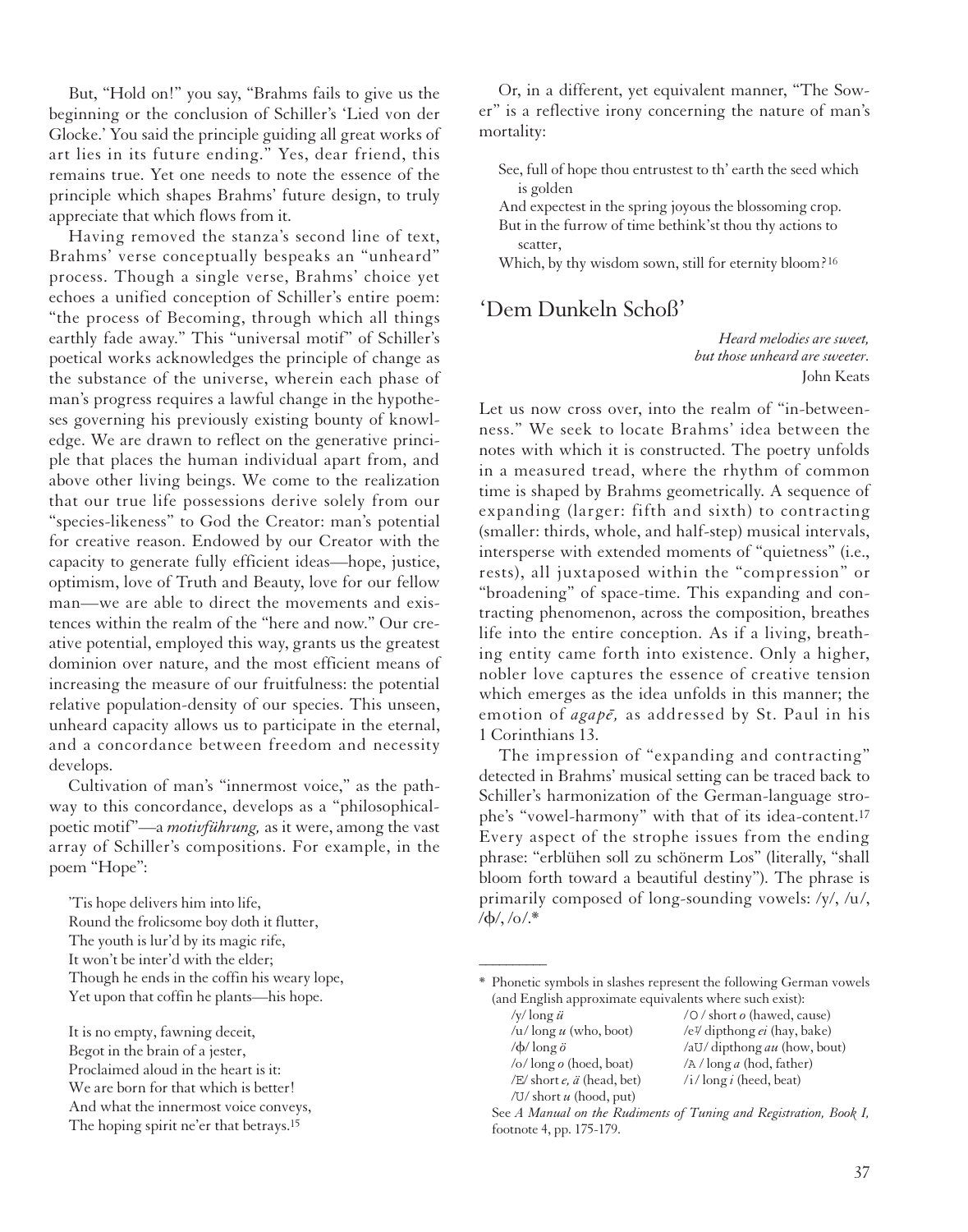The wave of rising and falling vowel pitches grows from short /E/, /U/, /O/, to the diphthongs /e<sup> $\gamma$ </sup> (heilgen, entk*ei*men), /aU/ of the verbs vertr*au*en and vertr*au*t, through to the long /A / of T*a*t, S*aa*t, and R*a*t. The diphthongs "add an extra dimension of musical inflection," since they are "spoken largely on the first vowel, then inflected from that pitch to the closing pitch."18 Out of this vowel sequence (and punctuation) emerges an increased expansion of the musical space: long vowel /A / of Tat followed by a slight pause, then the diphthong /aU/ (of the verb vertraut), diphthong /e<sup> $\gamma$ </sup> (seine), long /A/ (Saat). Now the space contracts with the short vowel /O/ of the verb hofft ("hopes"), followed by another slight pause. Then long /i/ of sie, followed by the diphthong /e $\not\!\!P$ (of verb entk*ei*men), expands the space once again only to again contract with a series of short vowels punctuated by another slight pause; which unfolds into the phrase "nach des Himmels Rat" ("according to Heaven's decree") governed by the long /A/.

In the concluding four lines, this process shifts to largely one of contracting short vowels, with a long vowel or diphthong appearing occasionally. That is, until we arrive at the phrase, "erblühen soll zu schönerm Los." The long-phrasing of the strophe's idea-content now supplants the use of long-sounding vowels, as evidenced by the punctuation: only a single comma, a slight pause, occurs in the concluding four lines. Conversely, the earlier five lines call for three pauses.

With the entire strophe conceptualized from the ending phrase, the subtle vowel-shift occurring at "Schoß" also registers with the mind as a change that is completely lawful, although unexpected. At this shift, the concluding vowel pattern is altered. We expect the last four lines to end with vowels: short, long, short, long. However, the vowel of "Schoß" becomes an off-rhyme with that of "Los," since the latter is long  $(0/2)$  and the former is short  $((O / ).19)$ 

The crucial idea lies in attempting to reconcile two mutually opposing notions: that of Destiny, or Fate—i.e., something "predetermined" or beyond man's control with the idea of the beautiful. Where does resolution to this paradox reside? In Schiller's notion of the beautiful, that which appears to be "predestined" can be transcended through man's willful act of cognition. Only man possess the potential powers of reason to change his condition of existence, that of other inferior species, and of nature surrounding him, for the better.

Another way to view what Schiller intends comes to mind with the aphorism, "to reap what you sow." Our attention is drawn to this lesson by the alliteration introduced in the third line of the German "s," *S*ämann-*s*eine-*S*aat, which resembles an English-sounding "z." In this case, the "sowing" (Saat) of the "sower" (Sämann) becomes governed by that which "shall bloom forth toward a more beautiful destiny."

In an essay entitled, "The Roots of Today's Mass Hysteria," Lyndon LaRouche develops upon the concordance this notion expresses for the unique relationship of the sovereign individual to his society:

The true [self-] interest is not merely the defense of particular ideas, but the defense of the process by which valid such ideas are generated, and their generation replicated by later generations. Since all ideas are produced by the sovereign, cognitive, creative powers of the individual mind, is it not the development of those minds, and the fostering of the process which their work represents, which is the true selfinterest of every individual person? Is it not, then, the nurture of that individual quality in all persons, which is the duty impressed upon us by our receipt of the loan of mortal life? Is it not that which secures us a place in the simultaneity of eternity?20

### A Mould Cast by Beethoven and His Predecessors

The kernel of Brahms' musical puzzle lies in the interval pairs juxtaposed on the opening phrase "Dem dunkeln Schoß" [SEE Figure 1]. Drawing our attention to this, Brahms directs all four voices (SATB) of the chorale to sing the interval pairs (a) in unison, and (b) with the same rhythm and directionality: upward a fifth, from D to A; up again by one step to B; then down a fourth, from B down to  $F^*$ . On the ascent, the tenor alone remains planted in the first register. The soprano, alto, and bass each and all rise into their respective middle registers. On the descent by a fourth, the bass falls back into the first register.

Most striking to our "inner ear" is that the opening statement counterposes a rising fifth interval against the descending fourth. This suggests a state of "incompleteness." Our mind demands elaboration, that more follow. Metaphorically, we hear the "uncertainty" concerning that which is yet to come.

Implied in Brahms' initial hypothesis are counterposing inversions of harmonic divisions of D Major/D minor, B Major/B minor, C Major/C minor, G Major/G minor. Textbook musical theory might suggest only D Major as the home key of the composition. However, that assumption would completely ignore Brahms' dialogue with Bach, Mozart, and Beethoven on developing new principles of *bel canto*-anchored motivic thorough-composition. Intrinsic to this process is mastery of the principle of inversion as it relates to Mozart's and Beethoven's discovery and use of the "Lydian/major-minor mode"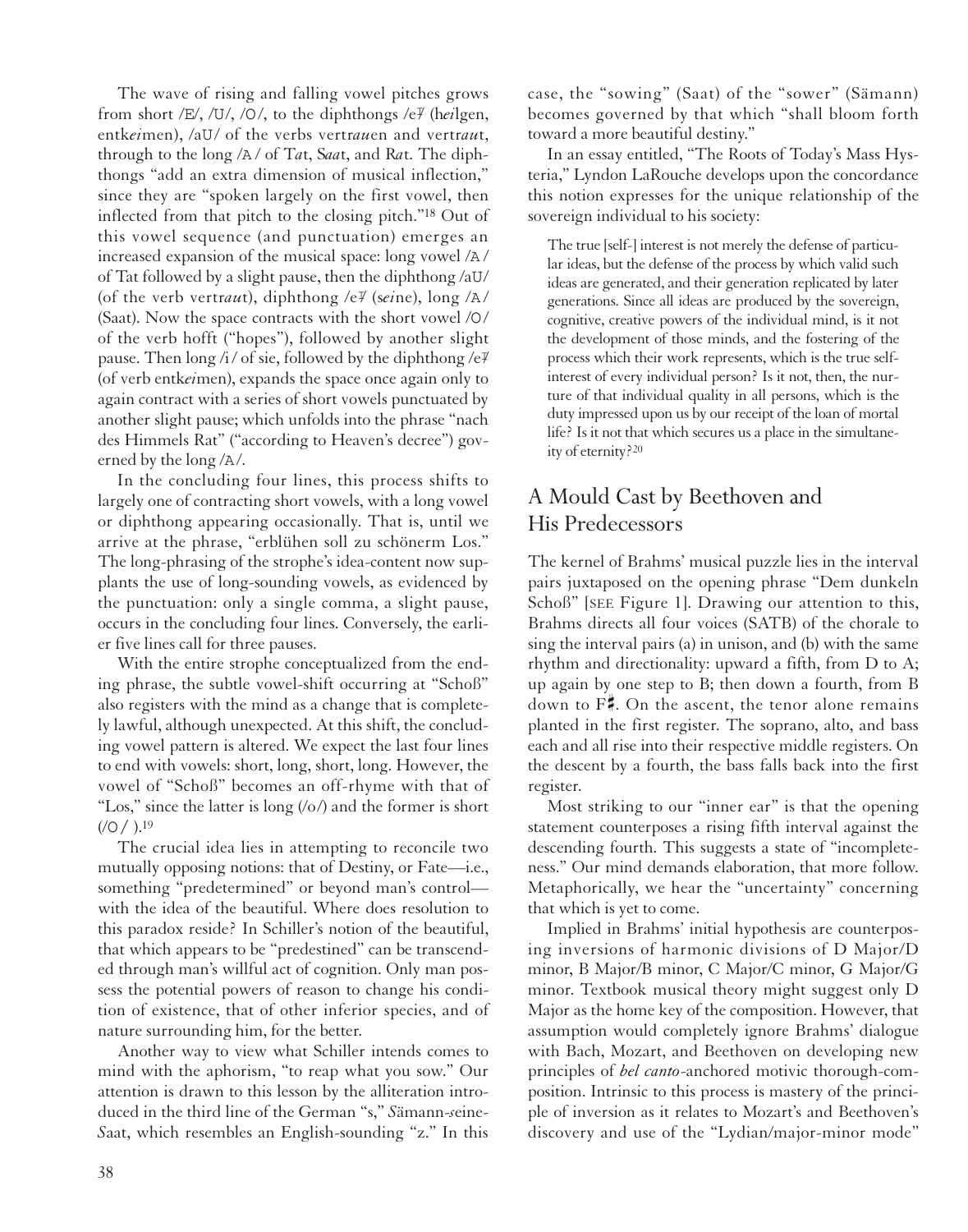FIGURE 1.

## **"Dem dunkeln Schoß der heilgen Erde"**

from Schiller's "Lied von der Glocke"

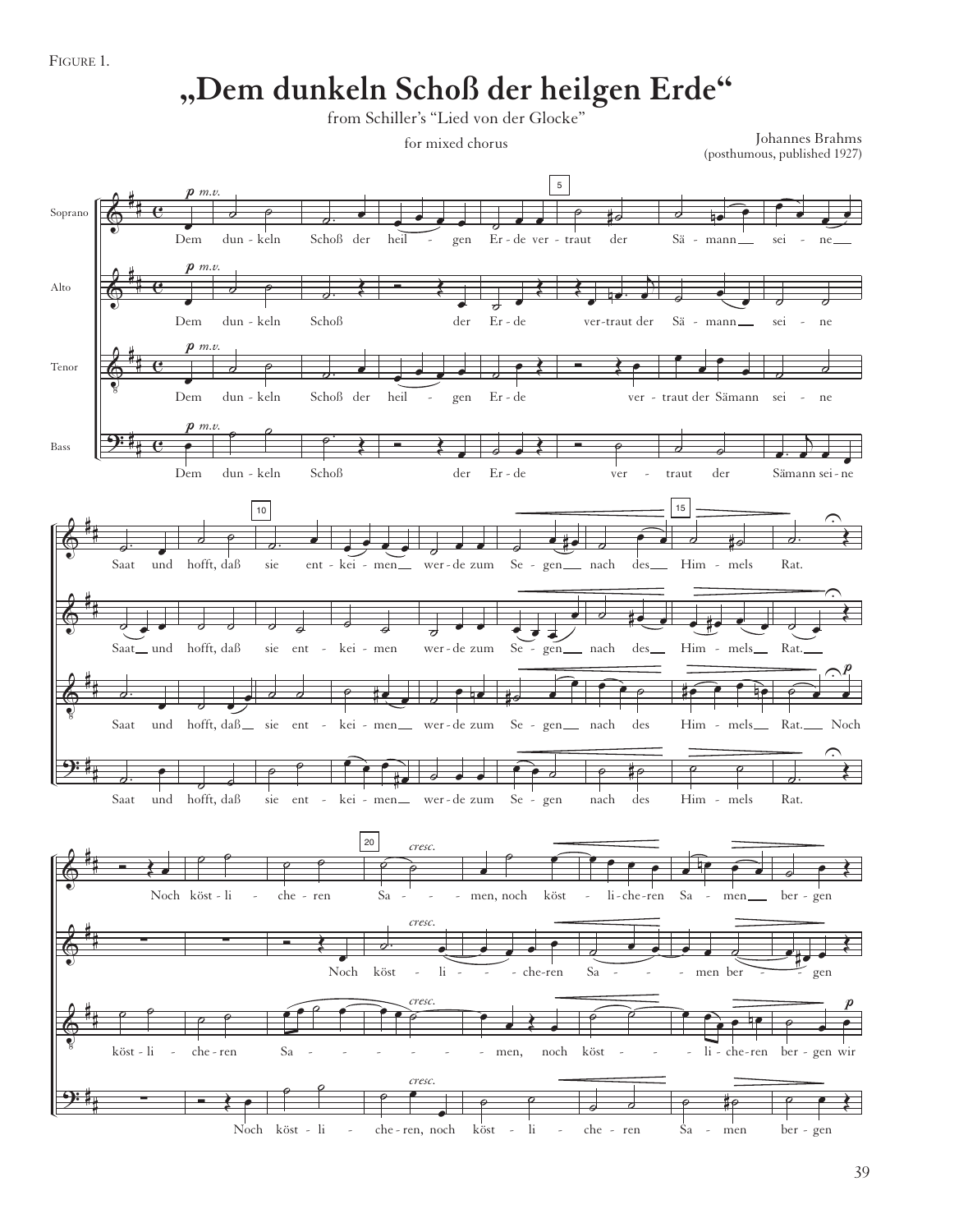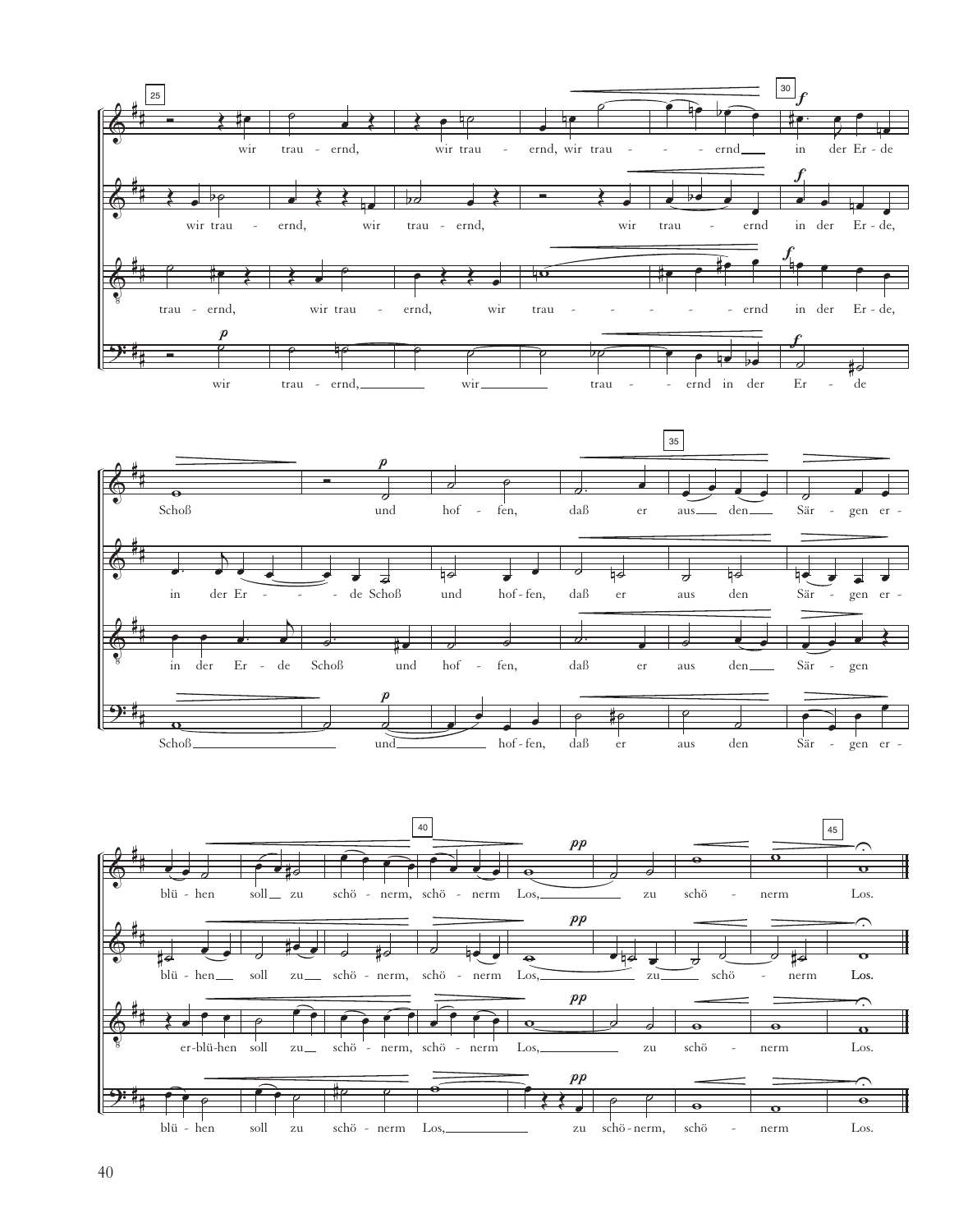[SEE Box, p. 46]. Neither Lydian, nor simply a combination of the major-minor mode with the Lydian mode, but an entirely new "mode" is conceived through integration of the Lydian interval. This interval now anchors the new major-minor "mode," which grows from its tonic in both directions by ascending and descending fifths. This new expression of the musical universe causes an elementary interval to adopt a quality of ambiguity, whereby it serves numerous functions simultaneously.

Close examination of the crux of Brahms' musical puzzle reveals that it derives from the composer's intense study of Beethoven's compositional method; in particular, an idea that emerges in seedling form in a series of Beethoven compositions spanning the years 1803-1806. Later, in 1812, this idea blooms forth as "the Beethoven revolution" in *Motivführung* with his Symphony No. 7 in A Major.21 Unlike many of his contemporaries—Wagner, Liszt, and Bruckner—Brahms devoted his musical talent to furthering a truthful investigation of the principles that govern the musical universe we call the welltempered domain of *bel canto* polyphony. Within this historically determined curvature of musical outlook, it was destined that Brahms' study of Beethoven's artistic genius should occur.

Pause now. Let us touch upon the relationship these Beethoven compositions have with Brahms' "Dem dunkeln Schoß." It was Beethoven's practice to design an array of musical "experiments," each of which simultaneously investigated the same idea, but from different perspectives. Alternating between work on each of the compositions, ". . . never writ[ing] a work continuously, without interruption. I am always working on several at the same time, taking up one, then another . . .," is how

Beethoven himself characterized his thought process.22 Brahms adopted a similar approach to working through his musical ideas. Moreover, he immersed himself in study of the revolutionary compositions of Bach and Mozart, even after having achieved social recognition as a composer. And, during the late 1850's to 1870's, he devoted a great deal of attention to studying the works of Beethoven.23 In fact, many Brahms biographers state that he designed a piano arrangement of Beethoven's Razumovsky Quartet No. 3, which composition was performed in 1867. (Presently, this composition is considered "lost" and has not been located among Brahms works.)

Briefly. Hear the emergence of Beethoven's idea expressed in four distinct compositions, each of which kindles the pathway for Brahms' "Dem dunkeln Schoß," and his later revolutionizing of Beethoven's method of *Motivführung.* For instance, in the main theme of Beethoven's Leonore Overture No. 3, Op. 72 [SEE Figure 2], we hear the idea composed out of the key of C Major. Here the interval of the third is used as bridge between rising fifth and fourth intervals. This immediately is followed by a series of sequentially falling thirds which link descending fifths and fourths, respectively. After a brief pause, the third bridges its inverse, the sixth, with a rising fourth overlapped by a rising fifth. This is followed by the use of the fourth and sixth to link descending thirds. Variations on this process lead to the generation of an embedded Lydian interval: B4-F4. (Recall that Brahms implies this Lydian with the second of his opening interval pairs of "Dem dunkeln Schoß.") This Lydian is formed within the unfolding of the interval of a sixth. The process of gen-



41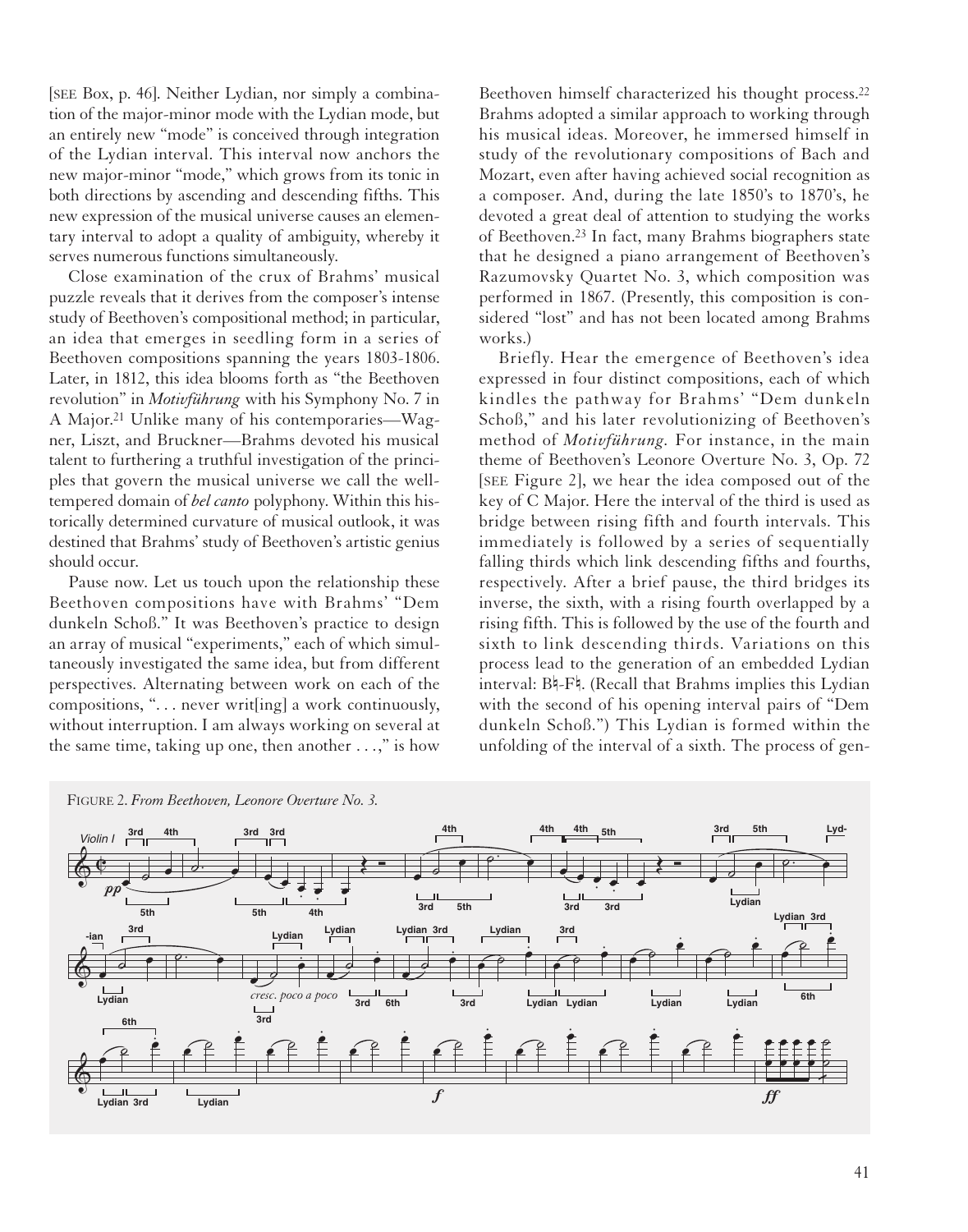erating overlapping fundamental singularities of change by means of the Lydian principle, recasts this interval as a higher-ordered singularity of change. This is energetically emphasized over the following fifteen measures. That Beethoven shouldered the responsibility to continue his predecessors' drive to increase the rate at which musical singularities could be introduced into a composition, enables him to deploy this increased power to generate an ever more complex universe of musical ideas *per* arbitrary unit of action. And, with the ambiguity of the whole process, he drives the development of the overture to its conclusion.

The opening intervals of Beethoven's Violoncello/Piano Sonata Op. 69 in A Major signal that the idea for Brahms' "Dem dunkeln Schoß" flowed directly from this work in particular [SEE Figure 3]. Unfolded through its opening 'cello passage are the rising fifth and descending fourth intervals employed in the opening of the Brahms choral. Beethoven scores the intervals in the bass voice out of the key of A Major, a fifth higher than Brahms' setting. Buried within the 'cello phrase inverting the first opening interval pair (A down to sustained E), and just prior to the piano's entrance, come the Lydian interval of the key of A Major:  $a \nmid$  to  $d\pi$ . The sonata's piano entrance generates the Lydian of D Major,  $d-g\ddagger$ , the key of Brahms' choral. Meanwhile, the inverse relationship of the sixth and third play out in different voice registers. As well, Brahms quotes Beethoven verbatim as the canonical segment of his chorale begins to unfold

[Figure 1, measures 16-19, soprano and tenor voices]. This work furthers the development process of the idea initiated with the Leonore Overture.

Beethoven presents the same concept in two other musical environs: the Kyrie of his Mass in C, and the opening of his Symphony No. 7 in A Major. At the very start of both works, the idea progresses in its complexity more quickly than in the two previously mentioned works. Each work demonstrates Beethoven's increasing mastery of universal principles governing the multi-layered manifold of the *bel canto*-based welltempered system. Beethoven generalizes all principled discoveries that preceded him, by treating the fundamental singularities of the system as universal characteristics which express its Oneness. Each new transformation allows us to hear an increasing density of multi-boundaries. This changes the way in which any single musical interval is "sounded"; even in repetition it is no longer the same, since all that surrounds it has changed. The context is new. Accordingly, Lyndon LaRouche has pointed out that Beethoven's Symphony No. 7 marks the composer's revolutionary advancement over the earlier discoveries of Bach, Mozart, and Haydn in this domain. Compare, for example, the oboe and clarinet voices in this passage from Symphony No. 7 [SEE Figure 4], with the violoncello opening in the Op. 69 sonata in Figure 3. Also compare the sequences of rising and falling fourths in Beethoven's Mass in C, Op. 86 [SEE Figure 5].

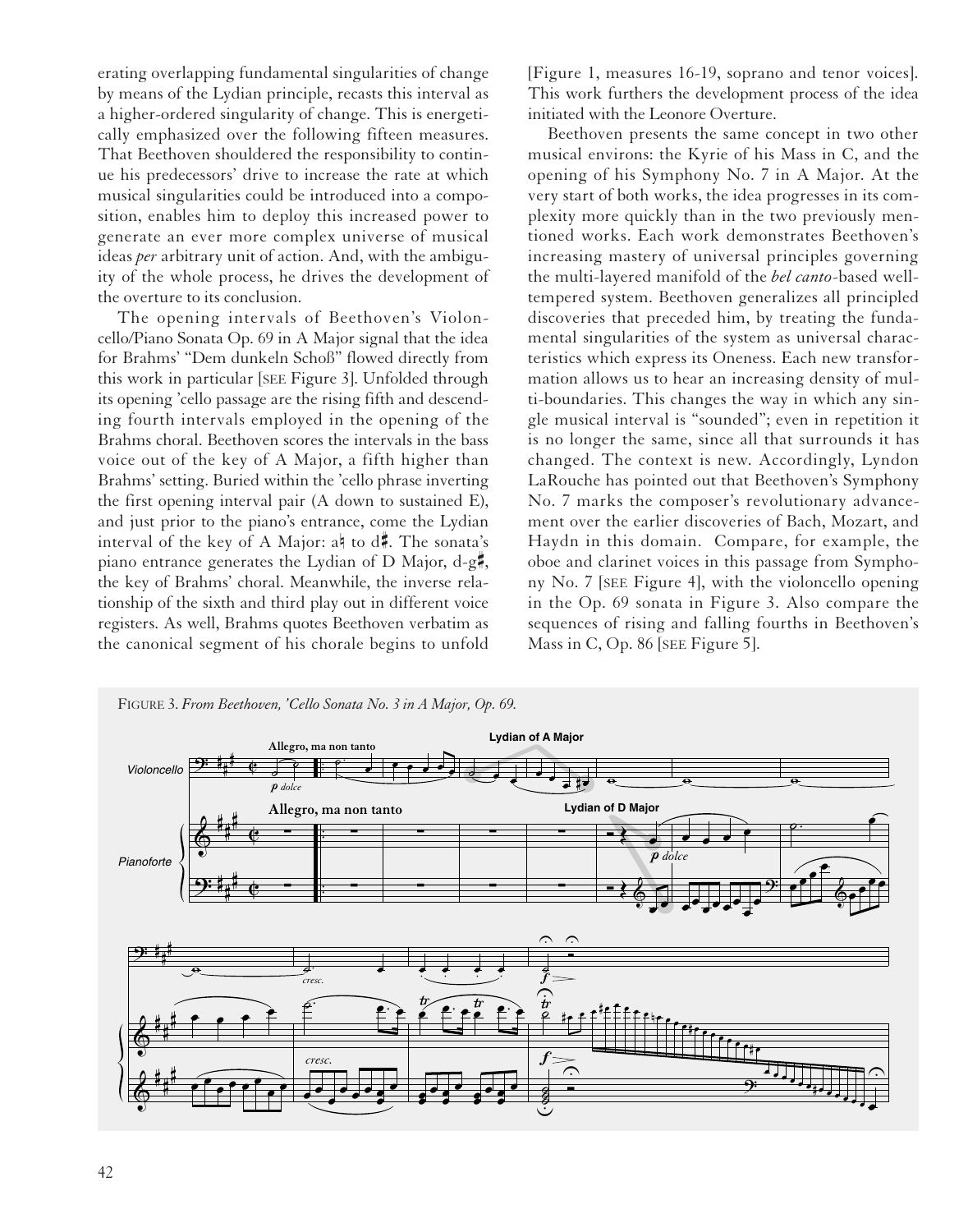FIGURE 4*. From Beethoven, Symphony No. 7 in A Major, Op. 92.*



Brahms melds the method of motivic thorough-composition, pioneered by Mozart, Bach, and Beethoven, with his own individualized approach to composition. In Brahms, each voice of the composition freely unfolds an independent solution, while across the voices the principle of inversion and the Lydian unify a multiplicity of solutions into One conception. The legendary violinist Norbert Brainin identifies the Beethovian curvature of this process: "In his late quartets, Beethoven writes a kind of four-voice counterpoint, in which the four voices are played or sung together, and yet each voice is treated entirely individually. . . . The most important element in this regard is the motivic thorough-composition [*Motivführung*], because the motifs which Beethoven uses all come out of the piece itself, and are connected."24

What is most significant about this group of Beethoven compositions is not that they reference the same intervallic relationships, or that each presents a similar idea. The more interesting and striking peal of these related works issues from the manifoldness of possible solutions they present to a single paradox. In this vein, the method by which they are composed reflects a cohering connection with the processes of mind out of which the idea, itself, was conceived.

#### Bach to Brahms: Tribute to Creativity

In the Classical sense, all ideas, musical ones included, derive from a higher process, which presides "unheard" over the unfolding of the particulars and unit-idea of the entire conception. This subsuming process precedes the existence of the many transformations through which the germ-idea will unfold, note-by-note, word-for-word, to the listening mind. It presides over the idea's every moment. This higher process, hypothesizing the higher hypothesis, occurs within the sovereign region of

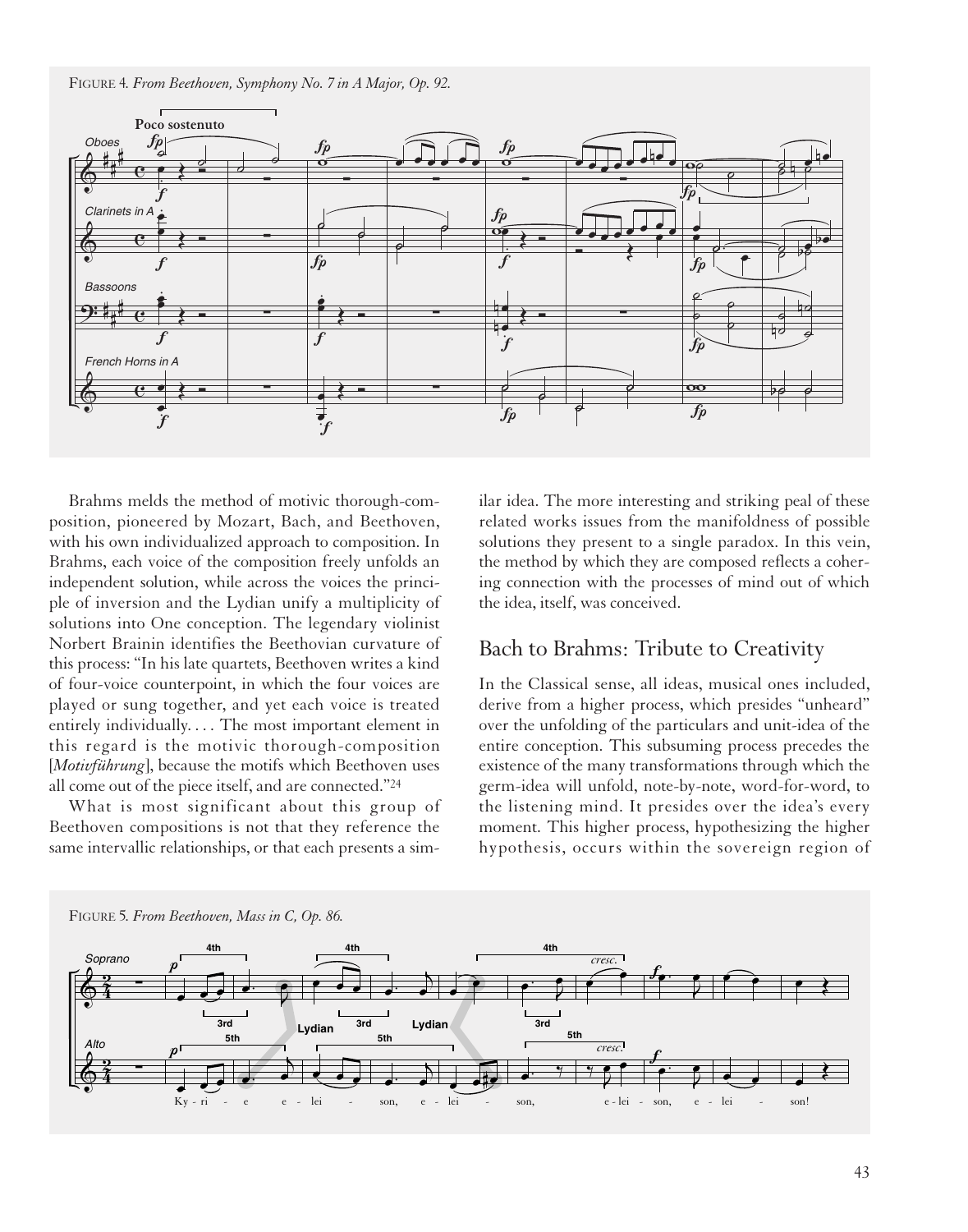FIGURE 6. *Concluding measures of Brahms' "Dem dunkeln Schoß." Lydian intervals are noted.*



Brahms' mind. From out of this "One," the Socratic puzzle flows, and it is this subsuming process which must govern the performance of the chorale prior to the first, and through to the last utterance of tones.

Although we perform the unit-idea in physical time from the beginning to the end, we know with our mind that the idea is actually generated from the future back to the present. In fact, the "incompleteness" at which the musical puzzle hints, urges that we proceed to the concluding section of the musical work, in order that our investigation may begin.25

"In the twinkling of an eye," measure for measure, Brahms' elaborates a density of universal characteristics of the system: major third, minor third, fourth, fifth, sixths, the half-step, whole step. And, the Lydian interval. The concluding five measures are a truthful reproduction of Beethoven's method, as reconceptualized through the mind of Brahms [SEE Figure 6]. The original Beethovian paradox now in development is sung by





Brahms' soprano. Within the bass part, transformed versions of Brahms' opening pairs appear in inversion both forward-reading and backward-, *a la* J.S. Bach [SEE Figure 7]. Generated across the voices (in the same five measures), are the Lydian G-C $\sharp$  within the key of G Major, and C-F $\frac{1}{2}$ , C Major's Lydian. All of this develops intrinsic to the musical idea itself.

Rhythmically, in these concluding measures, Brahms' intervals have also evolved, beginning now on the downbeat. Although the metrical pattern partakes a little of that of the opening interval pairs, the conception now bursts forth in fewer tones (of longer duration) *per* measure, within and across voice parts. As if conveyed upon a soft breeze, we encounter our more beautiful destiny ("zu schönerm Los," sung *pianissimo*). We are transported onto a "distant path of resolution," where a multitude of stated and implied musical characteristics reference each of the three modalities (minor, Lydian, and Major) simultaneously. Brahms creates a revolutionary realm, a new destiny for us.

The "unheard," that which is the generating principle (i.e., Brahms' thought processes) becomes the subject of development. The idea is cloaked in a hauntingly somber tenor which heightens as all but the soprano descend, remaining within the "dark" vocal register until the end. The generation of a more "extended" type of destiny (Los), a more beautiful destiny (schönerm Los), is sustained over fewer and fewer notes; measure for measure, their duration increases.

With the form of the original idea and its emotional tension shifted in these concluding measures, a challenge to convey this profound difference arises for performers.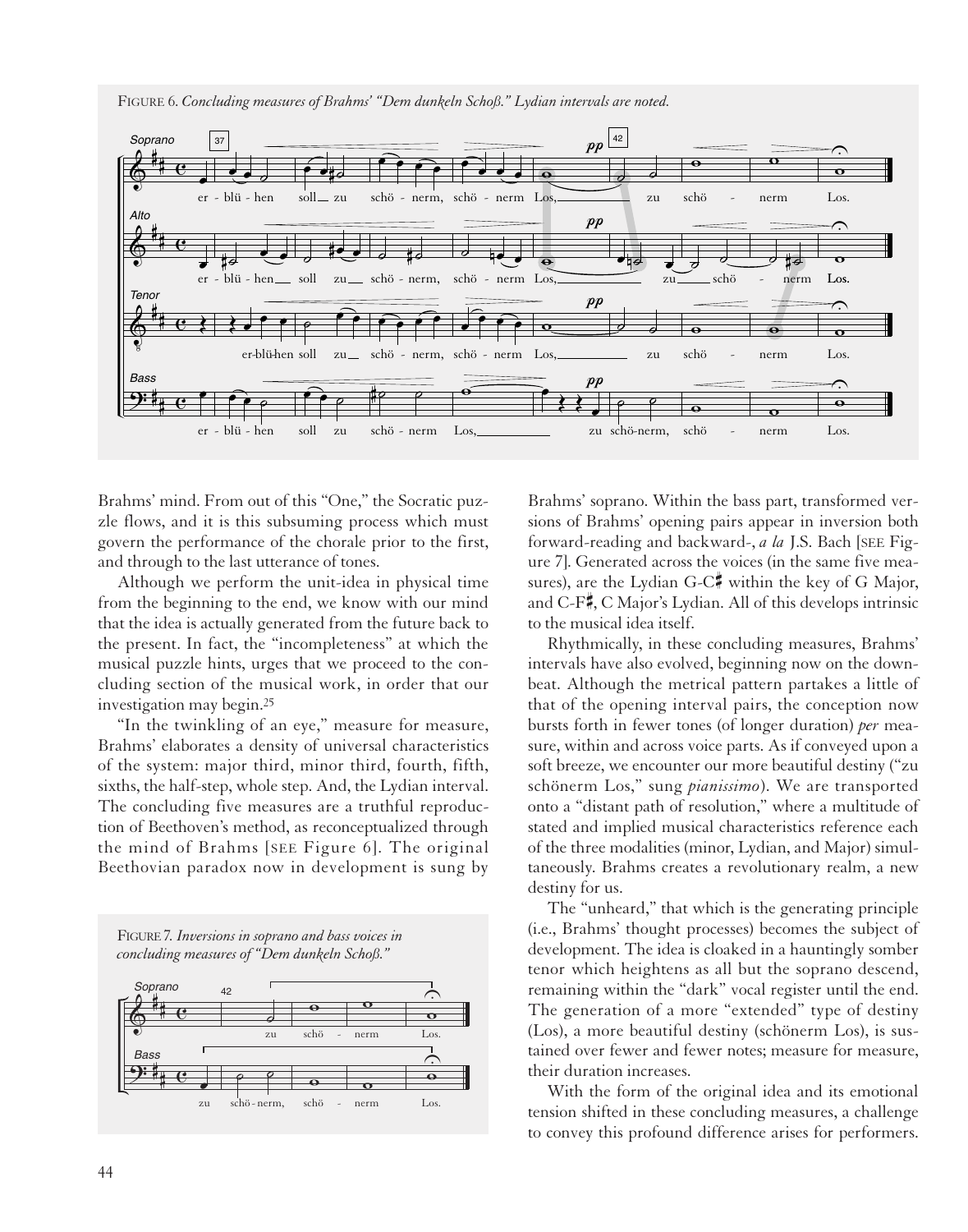FIGURE 8. *Hierarchy of Lydians above Bach quote in "grieving" section of "Dem dunkeln Schoß." Lydian intervals are noted.*



To appreciate how this develops, let us skip a bit further back to a preceding phase of development [SEE Figure 8]. A phase bridging the descent into the dark, holy earth, with the discovery of our beautiful destiny: we are grieving ("wir trauernd").

Brahms literally reaches into the grave of the past to construct a path to the "beautiful destiny." A musical fragment of J.S. Bach's *A Musical Offering,* slightly altered, unfolds below the mournful phrases of the voices above. Bach's alto "comes alive" in its projection into the bass passage of Brahms' chorus [SEE Figure 9]. Above this fragment, the mourning introduces all the elements of the characteristic features distinguishing the three modes from one another. Vertically across the voices, the entire hierarchy of Lydian intervals blooms forth. Still. As the wave of laments crescendoes, we discover that the registral changes of the soprano and tenor reach a high point,





while reference is made to the only two Lydians appearing at the chorale's ending.

One pedagogical feature in this section is the canonlike entrances. This feature coupled with the more important emphasis upon inversion/registral differentiation across voice-species, is a tribute to Kappellmeister

FIGURE 10*. Brahms quotes Beethoven. (a) Beethoven 'Cello Sonata in A Major. (b) Brahms "Dem dunkeln Schoß" in D Major (mixed chorus). (c) "Dem dunkeln Schoß": Past, future, and present collide with alignment of transposed (D Major) and inverted Beethoven Op. 69 opening interval pairs in A Major.*

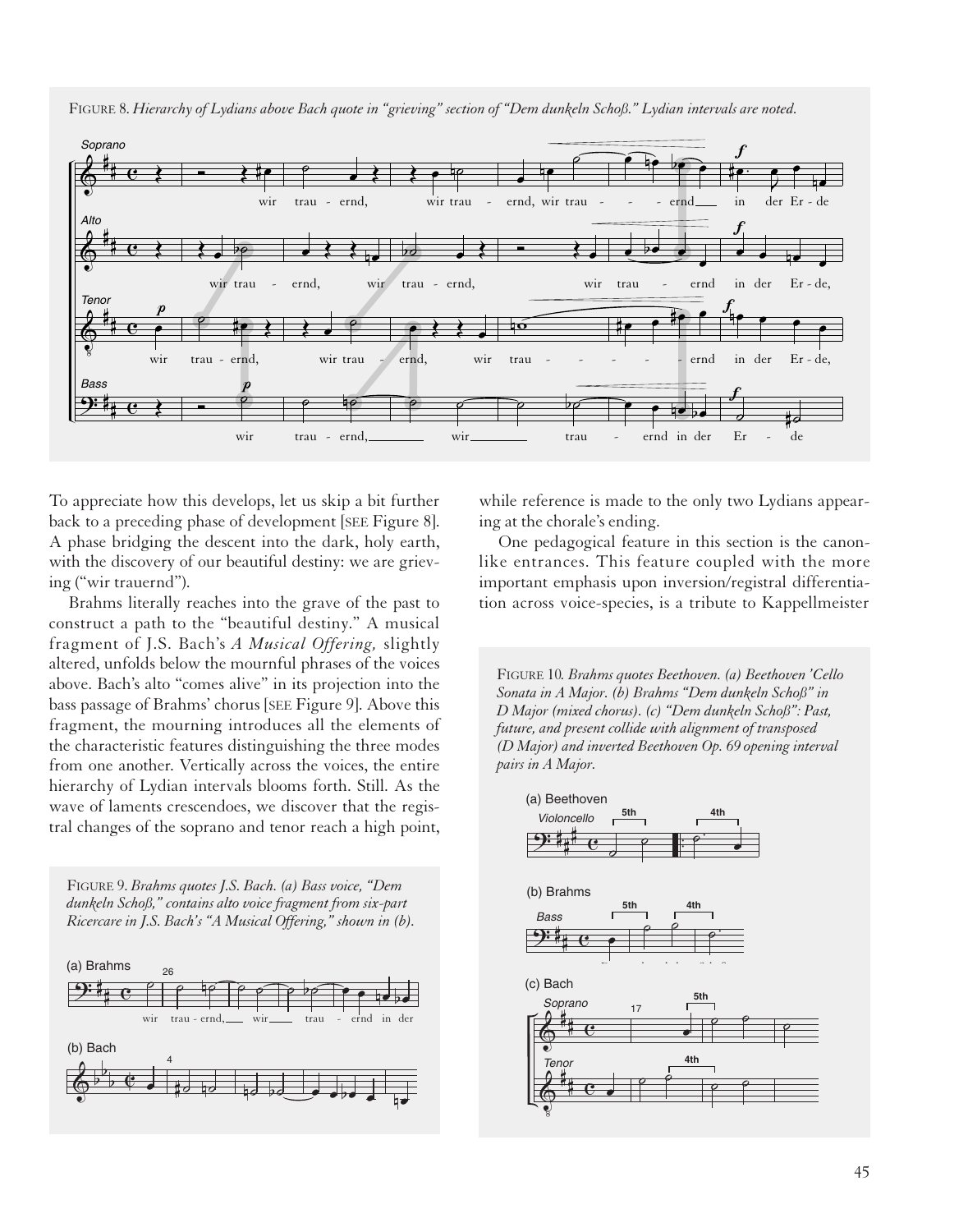Bach, who pioneered many of the "ontological principles" of musical composition. With the tenor solo entrance a measure earlier, measures 17-19 begin a canon at the fifth (in inversion). With conscious reference to life proceeding from a pursuit of securing our individual place within the simultaneity of eternity ("Noch köstlicheren Samen bergen wir"), Brahms causes the future, past, and present to meet. Inversions of

Beethoven's Op. 69 intervallic pairs, sung thirds apart by the tenor and soprano, sequentially, form an ambiguity of a higher sort, where these intervals serve many functions simultaneously. Transformed in this way, the effect is entirely distinct from the Beethovian pairs, the individual canonical entrance pairs, and the opening pairs of the entire "Dem dunkeln Schoß" [SEE Figure 10].

Amid these informed insights, we may now approach

## Inversions and the Lydian Major-minor Mode

*1(a). Inversion of Major mode generates different minor mode:*



*1(b). Inversion of first five scale steps generates minor mode in the same key:*



*2(a). Lydian intervals embedded within Major and minor scales:*





*2(b). Lydian scale, with Lydian interval between first and fourth scale-step:*



*3. A related feature distinguishing Major from minor:*

*(a) The major thirds in the D Major scale are*

D – F#, G – B, A – C#

*Rearranged, they are members of an ascending sequence of fifths:*

 $D - A - (E) - B - F + - C$ 

*(b) The minor thirds in the D minor scale are*

 $D - F$ ,  $E - G$ ,  $G - B$ ,  $A - C$ 

*Rearranged, they are members of a descending sequence of fifths:*

$$
D-G-C-F-B\flat-(E\flat)
$$

*4. The Lydian interval serves as a bridge between Major and minor modes. The tones of the Major mode can be arranged from the lowest singable tonic, into a sequence of ascending fifths, and then extended further to the Lydian:*

 $D - A - e - b - f''' + c''' - g'''$ 

*Rearranged, these tones form a Lydian scale based on D:*

 $D - E - F + - G + - A - B - C + - d$ 

*Similarly, D minor's members can be arranged into a descending sequence of fifths, and then further extended to the Lydian Ab:* 

$$
d'''-g''-c''-f'-b\flat-e\flat-\mathbf{A}\flat
$$

*which, when rearranged, form a Lydian-like (Phrygian) scale:*

$$
D-E\flat-F-G-A\flat-B\flat-C-d
$$

*—John Sigerson*